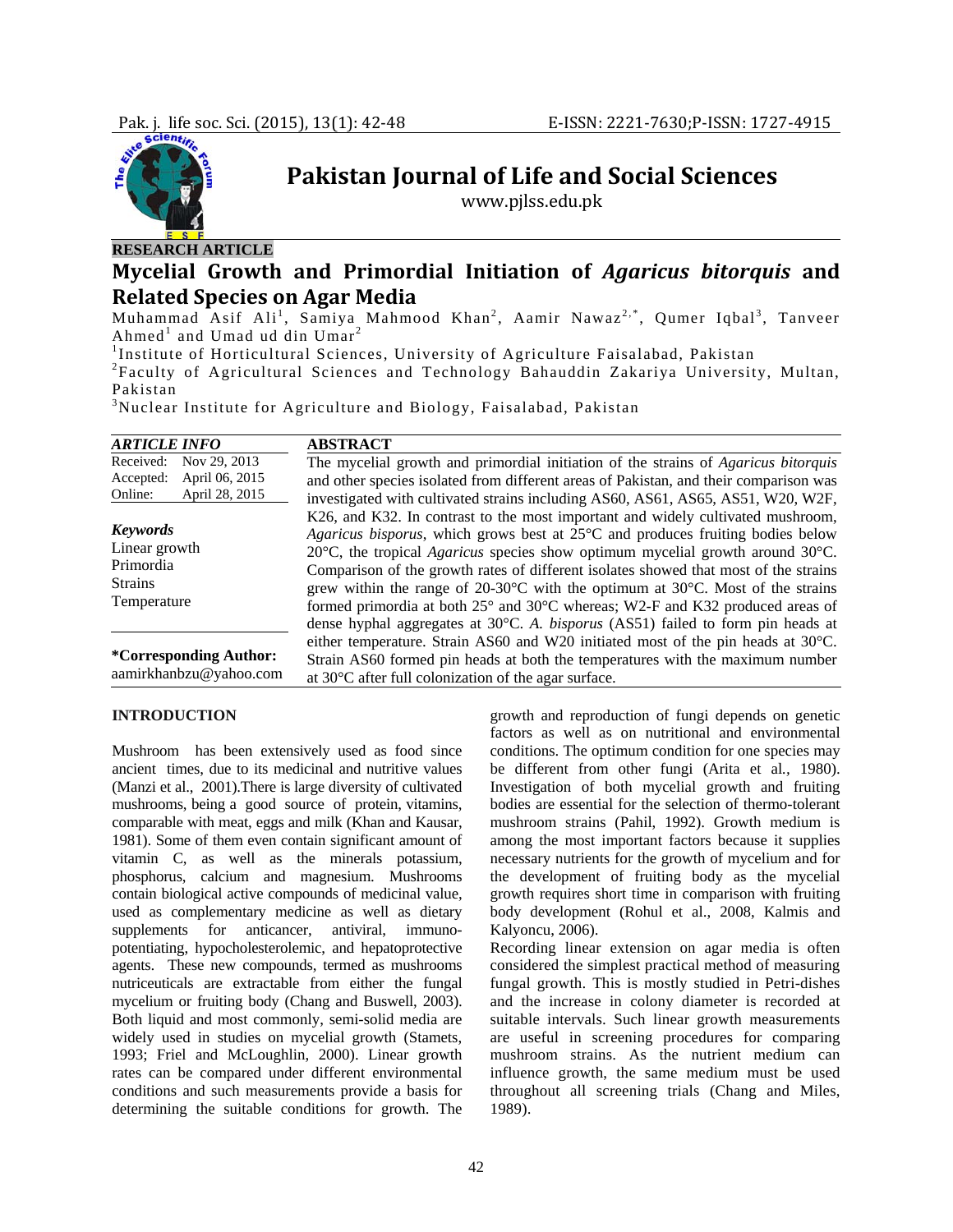The mushroom (*Agaricus bisporus*) has requirement for "casing layer" that has the specific physical, chemical and microbiological properties which stimulate and promote the initiation of primordia (Noble et al., 2003). Generally, strains of *A. bisporus* do not form primordia on artificial agar media. However, Noble et al. (2003) succeeded in obtaining primordia formation in *A. bisporus,* on malt extract agar. Pin heads were formed after complete colonization of the agar surface. Liaqat et al. (2013) determined the growth and formation of primordia in *A. bitorquis*. They further pointed out that this character is associated with mushroom production in compost cultures.

The strains of *Agaricus bitorquis*, obtained from HRI, Littlehampton, were compared with wild isolates of *A. bitorquis* and related species*.,* collected from Pakistan, to evaluate their growth, temperature tolerance and fruiting on semi-solid media. The aim of these studies was to determine the growth characteristics of these strains which are of importance for the preparation of spawn and in adjusting the temperature for spawn running of mushroom to obtain maximum productivity.

### **MATERIALS AND METHODS**

#### **Selection of strains**

The strains used in this study include both wild and cultivated strains of *Agaricus bitorquis* and related species of temperate and tropical origin. Four strains W20, W-2F, K26 and K32 of *A. bitorquis* were obtained from Horticulture Research Institute, Wellsbournes, U.K. The strain AS51 of *A. bisporus* was isolated from the fruiting body obtained from the market. The remainder strains AS60 (*Agaricus* sp), AS 61 identified as *A. xanthodermatie* (Smith et al., 2006) and AS65 of *A. bitorquis* were isolated from the fruiting bodies growing wild in different areas of Punjab province in Pakistan.

#### **Preparation of initial cultures**

Cultures of isolates were prepared by the tissue culture method. The fruiting bodies were surface sterilized with 75% alcohol, cut in halves using a sterile scalpel. Small pieces of internal tissues from the upper part of the stipe of the fruiting bodies or pieces from the gills were removed aseptically and transferred to 2% malt agar slants.

#### **Maintenance of cultures**

All strains were maintained on slants in 9 cm petri dishes containing malt extract and peptone agar (MEM). The composition of the media was, Malt extract 20g., Mycological peptone 5g, Agar 15g; Pencillin 0.2g Streptomycin 0.2g; Distilled water 1 Lit. After autoclaving at 15 psi for 15 minutes, the pH of the medium was 6.5.

#### **Growth studies on agar media**

The temperature requirements of different strains of *Agaricus bitorquis* and related species viz., AS60,

AS61, AS65, W20, W2-F, K26 and K32 and one strain (AS51) of *A. bisporus* were studied on malt extract agar. The sterilized agar selected for individual experiments was dispensed aseptically into sterile, disposable 9 cm petri dishes. Except where otherwise indicated, 5 replicate plates were poured for each strain and treatment tested. Agar plates were inoculated centrally with standard inoculum discs and incubated in the appropriate conditions. Means of measurements of radial extension of colonies along two diameters at right angles were recorded daily.

## **Statistical analysis**

The results obtained were subjected to statistical analysis using the techniques elaborated by Steel et al. (1997). The values presented in tables are means  $\pm$ standard deviation. The graphs along with regression equation and  $R^2$  were drawn using EXCEL Add-ins.

## **RESULTS**

## **Temperature requirements of** *Agaricus* **strains**

Comparison of growth rates of different isolates of *A. bitorquis* and *A. bisporus,* as indicated by daily measurements of colony diameter on malt agar. Strain AS60, AS61, AS65, W20, W2-F, K26 and K32 produced maximum growth at 30°C (Fig. 1). The regression equation shown in the graphs indicated the positive impact of temperature on the mycelial growth with the exception of AS-51. The fastest growth was recorded in strain AS60 which covered the agar surface in 9 cm Petri-dishes within two weeks of incubation. The same strain showed marked tendency with the increasing temperature as it revealed with the maximum average diameter. The regression equation ( $y = 0.85x +$ 2.22 with  $R^2 = 0.6757$ ) also supported the claims. Other strains took about 3-4 weeks. Maximum growth of strain AS51 of *Agaricus bisporus* was recorded at 25°C. Growth of strains K26 and K32 did not extend beyond the inoculum at 35°C, whereas AS61, AS65, W20 and W20 produced very slow growth at this temperature. It was also observed that the growth of strain AS60 was faster, even at sub-optimal temperatures of 20°C and 25°C than the growth of other strains at their optimum temperature levels.

## **Mycelial growth and primordium initiation by** *A. bitorquis* **and** *A***.** *bisporus* **on agar medium:**

In commercial mushroom production, fruiting body formation is achieved by covering the compost with casing soil. In the growth studies at different temperatures, some strains of *A. bitorquis* showed a tendency to form the primordia on agar medium. The data regarding colony diameter at different temperatures and days is presented in Table 1. (Most of the strains formed primordia at both 25° and 30°C, whereas, W2-F and K32 produced areas of dense hyphal aggregates at 30°C (Table 2). *A. bisporus* (AS51)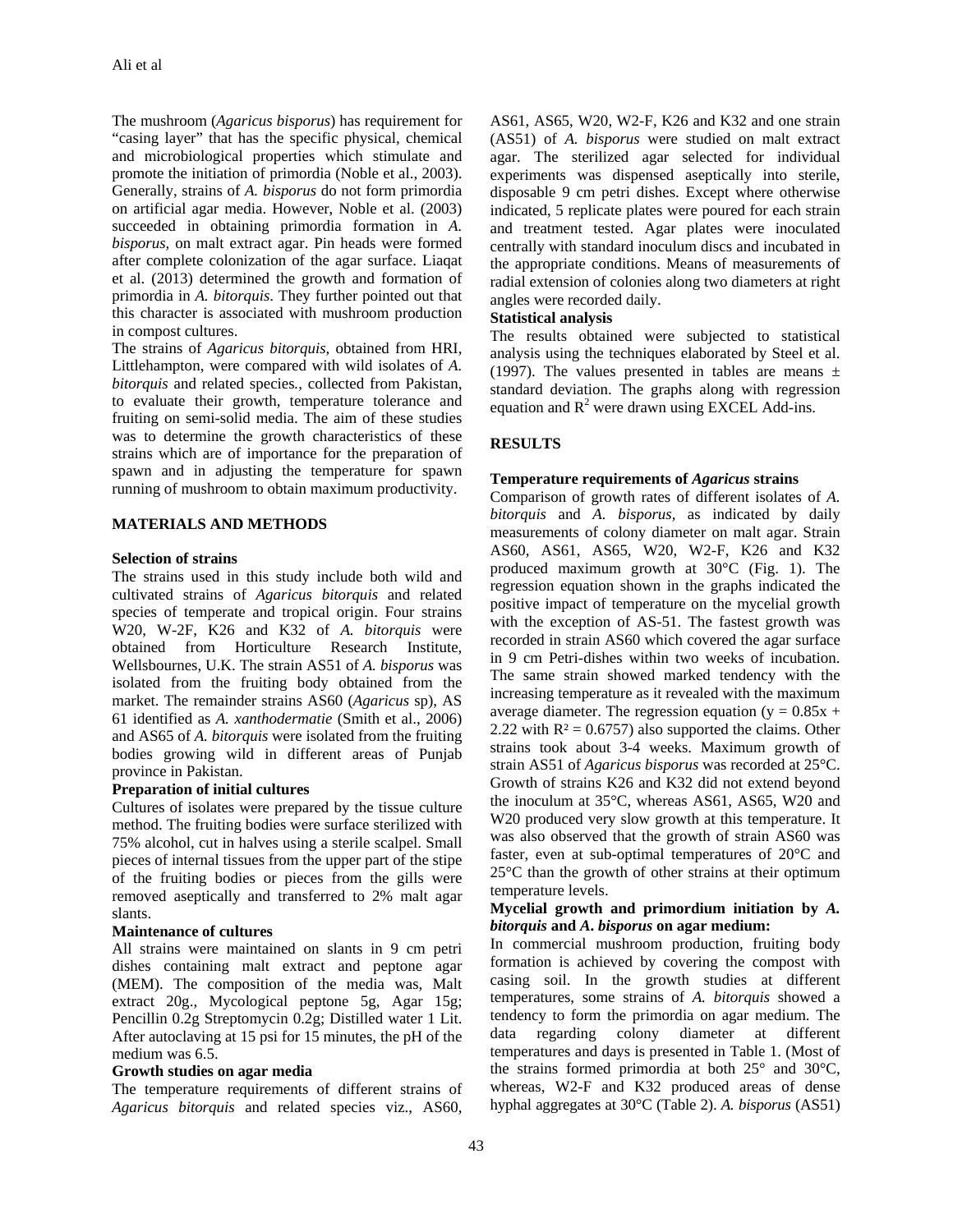

Fig. 1: Rate of mycelial growth (mm per day) for different strains of *Agaricus* species at various temperatures (means  $\pm$ **SE from 5 replicate cultures). LSD at 0.05 = 0.549.**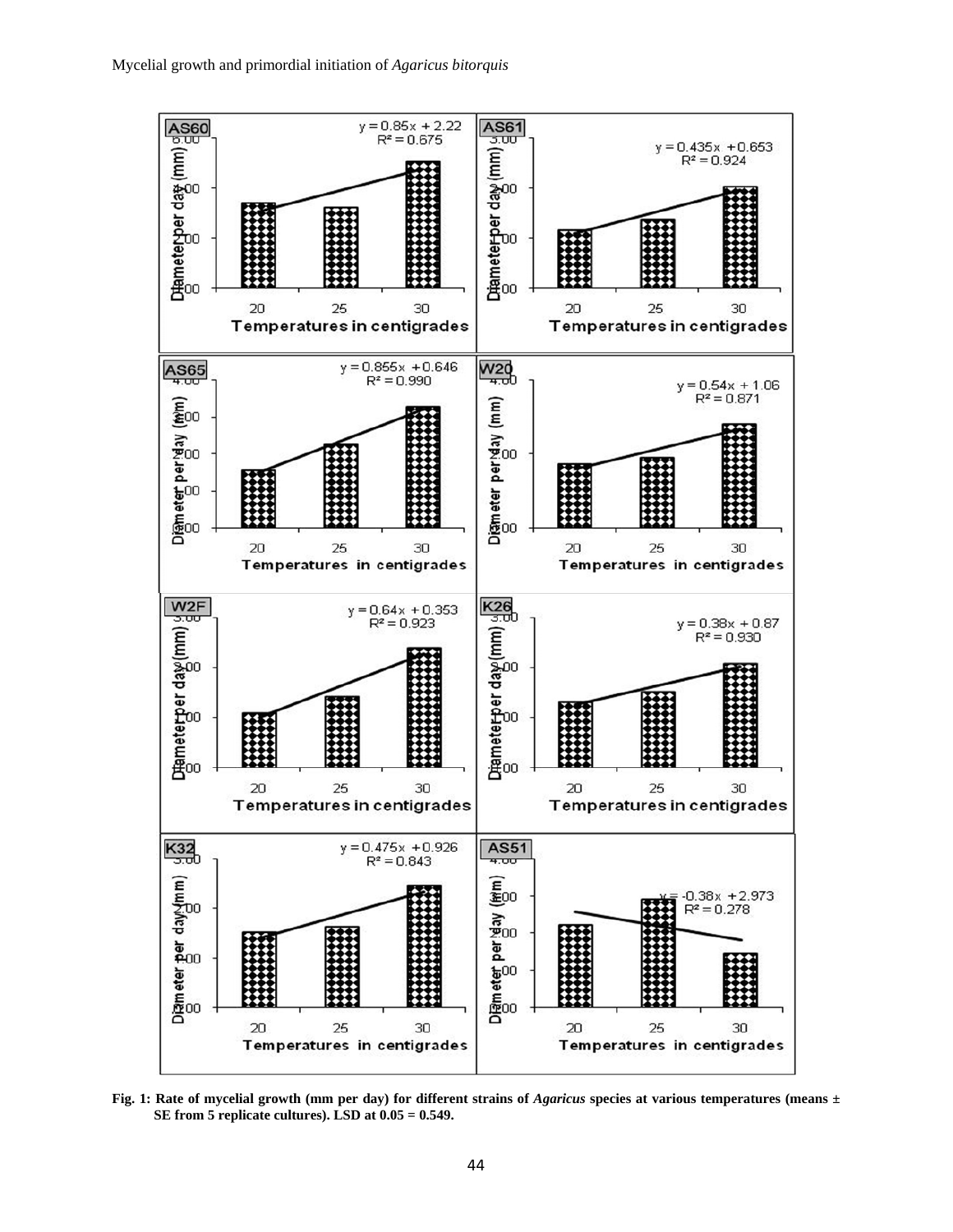| $30^\circ$ C (Means $\pm$ SE of 5 replicates) |                 |                |                 |                  |  |
|-----------------------------------------------|-----------------|----------------|-----------------|------------------|--|
| <b>Strains</b>                                | $25^{\circ}$ C  |                | $30^{\circ}$ C  |                  |  |
|                                               | 15 days         | 30 days        | 15 days         | 30 days          |  |
| AS60                                          | $50.5 + 1.43$   | $78.0 + 0.51$  | $78.0 + 0.65$   | $99.0 \pm 3.61*$ |  |
| AS61                                          | $25.2 + 0.74$   | $56.5 + 1.52$  | $49.3 + 1.09$   | $81.4 + 0.61$    |  |
| AS65                                          | $32.5 + 1.16$   | $61.2 + 1.89$  | $51.2 + 1.49$   | $85.7 + 1.02$    |  |
| W <sub>20</sub>                               | $23.2 + 1.11$   | $50.5 + 2.03$  | $43.2 + 1.26$   | $75.7+0.91$      |  |
| $W2-F$                                        | $17.4 + 0.45$   | $44.0 + 1.59$  | $31.3 + 0.97$   | $78.0 \pm 0.92$  |  |
| K <sub>26</sub>                               | $32.0 + 0.68$   | $60.0 + 1.09$  | $45.5 \pm 0.96$ | $70.3 + 1.86$    |  |
| K32                                           | $15.3 + 0.97$   | $50.1 + 1.00$  | $29.5 + 1.11$   | $77.5 \pm 0.29$  |  |
| AS51                                          | $46.5 \pm 1.50$ | $75.0 \pm 0.4$ | $10.1 + 0.59$   | $21.9 \pm 0.68$  |  |
|                                               |                 |                |                 |                  |  |

**Table 1: Colony diameter (mm) after 15d and 30d on 2% malt extract agar in Agaricus strains 25°C and 30°C (Means ± SE of 5 replicates)** 

**Table 2: Number of primordia in** *Agaricus* **strains at 25°C and 30°C (Means ± SE of 5 replicates)** 

| <b>Strains</b>  | Primordia      |                                    |  |  |
|-----------------|----------------|------------------------------------|--|--|
|                 | $25^{\circ}$ C | $30^{\circ}$ C                     |  |  |
| AS60            | $25.1 + 2.4$   | $9.5 + 1.9$                        |  |  |
| AS61            | $15.4 + 1.2$   | Large numbers of hyphal aggregates |  |  |
| AS65            | $12.7 + 1.4$   | $10.0 \pm 1.2$                     |  |  |
| W20             | $6.0+0.9$      | $11.0 + 1.6$                       |  |  |
| $W2-F$          | $25.5 + 1.6$   | Large numbers of hyphal aggregates |  |  |
| K <sub>26</sub> | $10.8 \pm 1.4$ | $2.0+0.4$                          |  |  |
| K32             | $11.3 + 1.3$   | Large number of hyphal aggregates  |  |  |
| AS51            | Nil            | Nil                                |  |  |



**Correlation Coefficients: Temperature x Average Mycellial Growth = 0.42** 



**Fig. 2 & 3: Meteorological data at Faisalabad, compared with maximum growth and fruiting. Note that fruiting occurred during monsoons in July-August.** 

failed to form pin heads at either temperature. Strain AS60 and W20 initiated most of the pin heads at 30°C. Strain K26 initiated primordia in the centre of the culture all around the inoculum at 25°C and only few primordia appeared at 30°C. Fully developed primordia appeared in the centre at 25°C forming a ring around the inoculum. In strain W20, primordia were scattered within a radius of 2 cm from the inoculum at 30°C but only a few pin heads were visible close to the inoculum at 25°C. Large numbers of pin heads were produced by strain W2-F at 25°C, forming a circle at a distance of 2cm from the inoculum, but only hyphal aggregates formed the appearance of typical cultures with fruiting primordia is shown in plates 1, 2 & 3.

Strain AS60 formed pin heads at both the temperatures with the maximum number at 30°C after full colonization of the agar surface. These primordia developed above and below the agar, lifting the medium upward but few primordia appeared on the agar surface during the development of actively growing mycelium.

### **DISCUSSION**

The isolates AS60, AS61 and AS65 were collected from the fruiting bodies in the field. The period of maximum fruiting is associated with high humidity in the monsoon season and occurs after the temperature and rainfall maximum. At Faisalabad, the warm and moist season in July and August received maximum rainfall. Because of rain and cloudy weather during the monsoon, the temperature declines, whereas the natural soil moisture and humidity increase. Thus with comparatively lower temperature, decreasing rainfall and high natural moisture and humidity are favourable for mycelial growth and fruiting of these mushrooms.

The laboratory data on temperature relationships were then compared with climatological data for the areas where these strains grow (Fig 2 and 3). The larger box, in each figure delimits the regular fruiting season, while the smaller box delimits the range over which *Agaricus bitorquis* strains were found to grow on agar in these experiments. Fruiting occurred only in months when the average maximum temperature was greater than the minimum growth temperature required for mycelium growth. The period of fruiting is clearly mediated by the availability of moisture, while in the Punjab province in Pakistan which has monsoons in July and August, maximum fruiting is associated with periods when there is adequate natural moisture. These strains were collected from shady places under the trees, where the temperature is further lowered which can be related to the growing temperature in the laboratory (Fig. 3).

The literature suggests that the optimum-fruiting temperature for other basidiomycetes is generally lower than the optimum for mycelial growth. As has been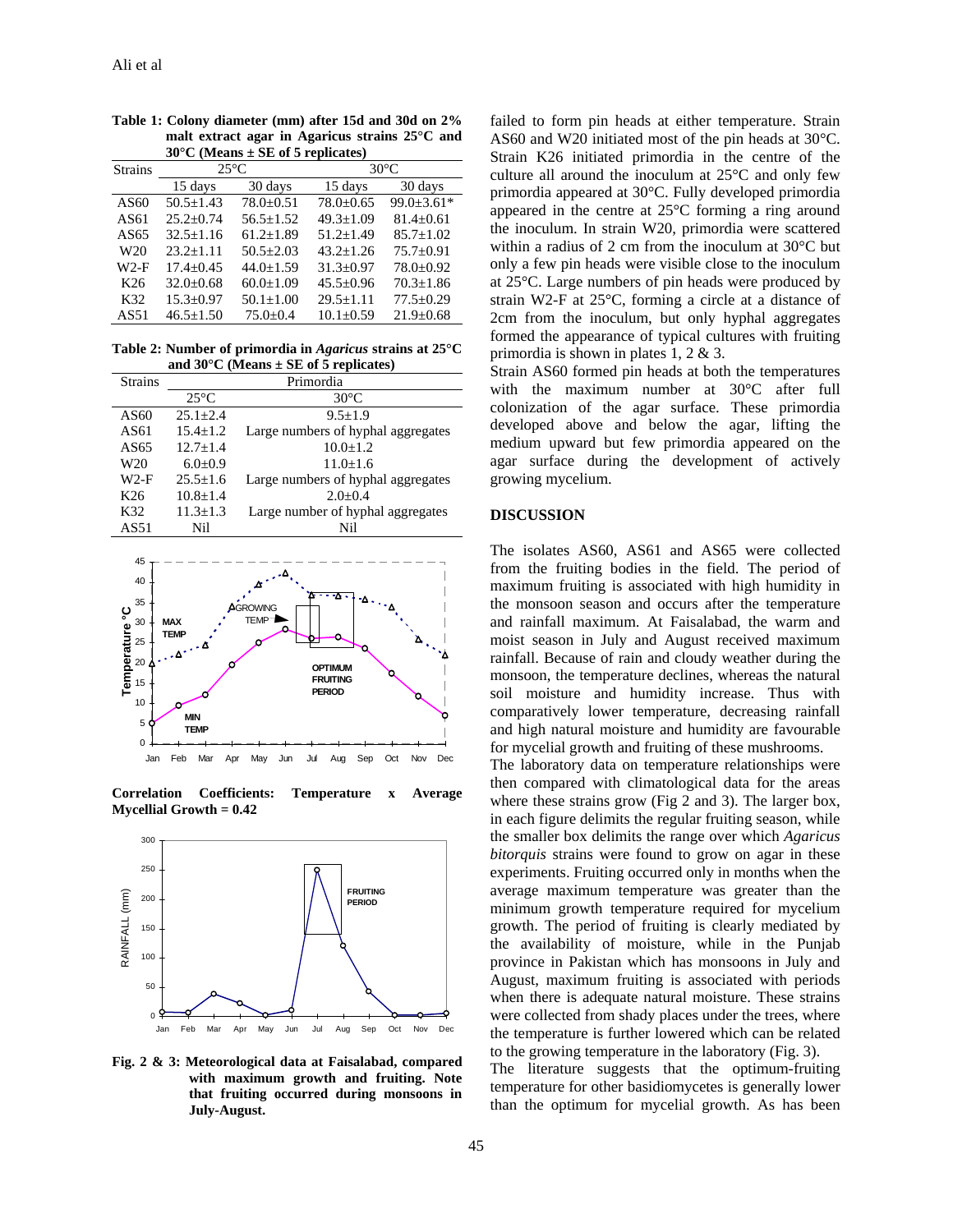

**Plate 1:** Hyphal aggregates of strain W2-F **Plate 2:** Primordia formation of strain AS60 on the edges of agar plate **Plate 3:** Promordia formation of strain W20 on agar surface

observed in some strains of *A. bisporus* and *A. bitorquis*, the optimum temperature for fruiting for various mushrooms were generally lower than the optimum temperature for mycelial growth (spawn running). The optimum temperature for mycelial growth and spawn running of white button mushroom, *Agaricus bisporus* (Lange) Imbach is 25±2°C, while fruiting bodies are formed at 14-18°C (Gogoi et al., 2006). The mycelial growth and spawn running in Chinese mushroom, *Volvariella volvacea* (Fr.) Singer, takes place at 32-35°C, whereas basidiocarps are formed at 28 to 32°C (Shalawet and Tewari 2007). *P. ostreatus* produce good mycelial growth between 27- 30°C and fruiting bodies are formed between 22°-25°C (Stamets and Pal, 1983). Spawn running in *Lentinus edodes* (Berkely) Pegler takes place at 21-27°C, where

as primordial initiation starts at 10-16°C (Stamets, 1993). However, in *Podaxis pistillaris* (L. ex Pers)FR., mycelial growth takes place over a range of 20-45°C with optimum growth at 40°C, which corresponds to the optimum temperature for fruiting in nature.

Temperature is also considered a most critical factor for the preparation of spawn and maintaining cultures. The most suitable temperatures for thermo-tolerant strains of *A. bitorquis and related species* was found to be 30°C. The growth of strain AS65 was very slow on malt extract agar, but faster on wheat grains. However, spawn of this strain became compact and fluffy after prolonged incubation at 30°C. On the other hand, strain AS61 produced more vigorous growth at 30°C on both malt extract agar and wheat grains and spawn remained loose and suitable for mixing in the compost. The rest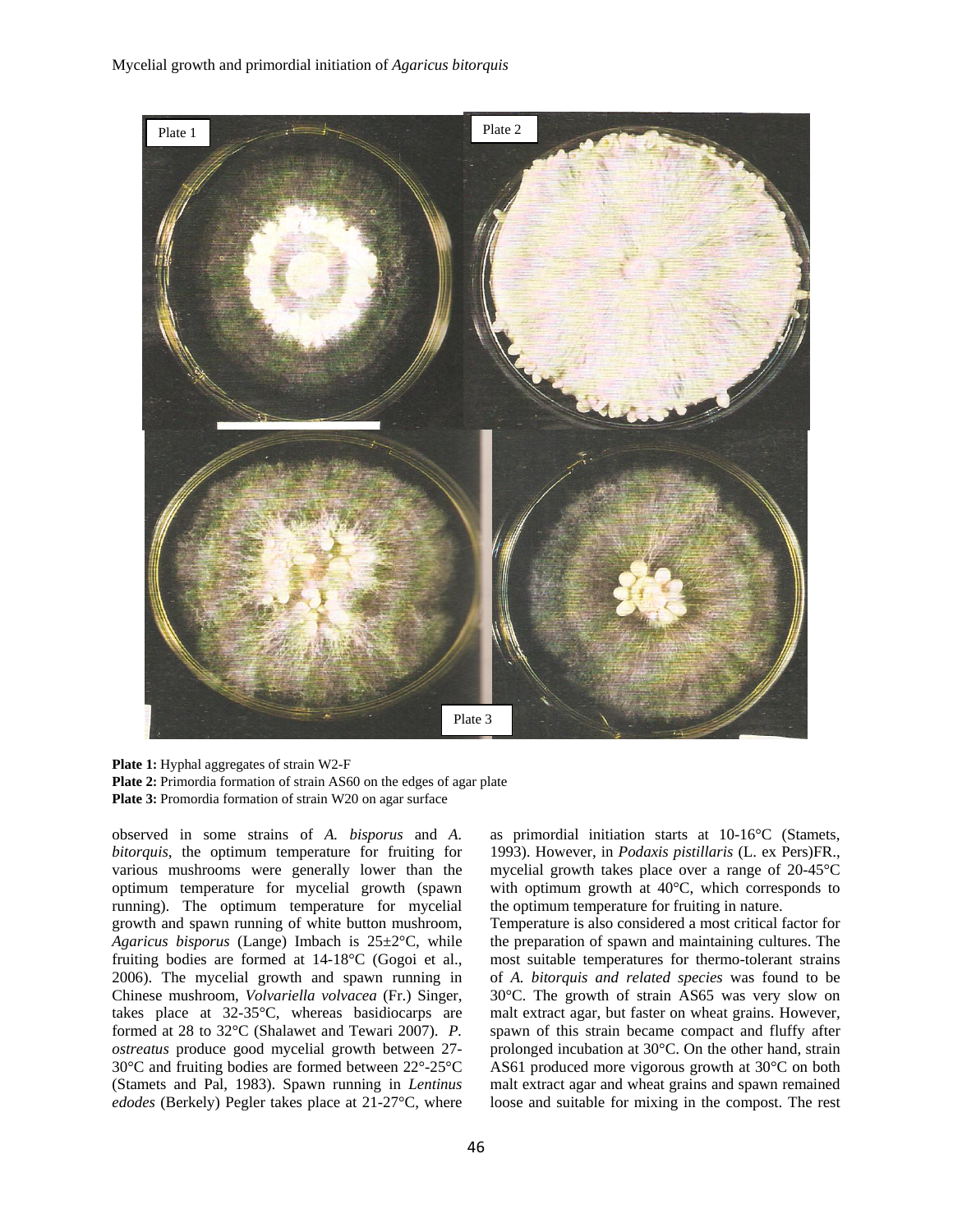of the strains showed steady growth which has been reported as desirable character for *A. bisporus* strains (Phutela and Garcha, 1986). At both 25° and 30°C the colony diameter observed after 15 or 30 days on agar plates was maximum for strains AS60 and AS61 and least for Strain K32., which is in close agreement with Fritsche (1981). This practice was adopted in the present study for various *A. bitorquis* strains particularly K26, K32 and W2-F. The spawn of these strains also deteriorated in quality if stored at higher temperatures. The results are helpful for the preparation of spawn and adjustment of temperature to provide suitable conditions for spawn running in mushroom cultivation to obtain maximum productivity. The indigenous mushrooms with higher temperature requirements for mycelial growth and fructification may be easier to grow under natural conditions in summer months in Pakistan and other countries with similar climate, than is *A. bisporus,* which has the optimum temperature for mycelial growth about 25°C and requires temperatures below 20°C for fruiting.

Different strains of *A. bitorquis* showed a remarkable ability to produce pin heads on agar medium especially on malt extract agar, while most of the strains of *A*. *bisporus* do not readily form primordia on the usual agar culture media. Different strains showed marked differences in their ability to form primordia. The formation of primordia may be dependent on the nature of the media used and Primordium formation by these strains occurred after the cessation of vegetative growth. Production of primordia was also related to the pH of the nutrient media, as the optimal pH range studied by Noble et al. (2003) for *A. bisporus* was 7.0- 7.5. Humes and Hayes (1972) described methods and specified conditions required for primordium development on malt extract agar media for two white strains of *A*. *bisporus*. When important environmental factors, such as suitable temperature, relative humidity and prolonged incubation are favourable, some strains form primordia, if continuously subcultured from old malt extract cultures. The extent of the contribution of nutrition in primordia formation in *A. bitorquis* remains to be investigated.

The cultures grown in high ambient carbon dioxide levels failed to produce primordia in *A. bisporus* Noble et al. (2003). Most of the primordium formation in the majority of *A. bitorquis* strains were observed in the centre of colonies on agar medium, which may be directly related to age of mycelium and to high  $CO<sub>2</sub>$ requirements for primordia initiation, whereas in AS60, the majority of fruiting initials were formed on the edges of agar plates, where the lower  $CO<sub>2</sub>$ concentrations in unsealed plates may be present. Strains of *A. bisporus* have been isolated which produce large numbers of initials on malt agar medium (Elliot and Wood, 1978). Primordia formation in the

commercial cultures varies between strains and within replicate cultures of the same strain and the number of primordia formed depends upon the quantity of mycelium in the colony and the type of nutrient medium used (Flegg et al., 1985).

It can be concluded that AS51 failed to form pin heads at either temperature. Strain AS60 and W20 initiated most of the pin heads at 30°C. Strain AS60 formed pin heads at both the temperatures with the maximum number at 30°C after full colonization of the agar surface.

## **REFERENCES**

- Arita I, A Teratani and Y Shione, 1980. The optimal and critical temperatures for growth of *Pholiota adiposa.* Report Tottori Mycological Institute (Japan), 6: 49.
- Chang ST and JA Buswell, 2003. Medicinal mushrooms. A prominent source of nutriceuticals for the 21st century. Current Topics in Nutraceutical Research, 1: 257-280.
- Chang ST and PG Miles, 1989. Edible mushrooms and their cultivation, CRC Press, Boca Raton, Florida, USA.
- Elliot TJ and DA Wood, 1978. A development variant of *Agaricus bisporus.* Transactions of the British Mycological Society, 70: 373-381.
- Flegg PB, DM Spencer and DA Wood, 1985. The biology and technology of the cultivated mushroom. John Wiley & Sons, New York, USA.
- Friel TM and AJ McLoughlin, 2000. Production of liquid inoclum/spawn of *Agaricus bisporus*. Biotechnolgy Letters, 22: 351-354.
- Fritsche G, 1981. Some remarks on the breeding, maintenance of strains and spawn of *A. bisporus* and *A. bitorquis*. Mushroom Science, 1: 367-386.
- Gogoi R, Y Rathalah and TR Borah, 2006. Mushroom Cultivation Technology. Scientific Publishers, Jodhpur, India.
- Humes DP and WA Hayes, 1972. The production of fruit body primordia of *Agaricus bisporus* (lange) in agar. Mushroom Science, 8: 527-532.
- Kalmis E and F Kalyoncu, 2006. Variations in the isolate obtained from Basidiospores of commercial mushroom *Lentinus edodes* (Shiitake). International Journal of Science and Technology, 1: 99-103.
- Khan SM and AG Kausar, 1981. Prospects of mushroom culture in Pakistan. Mushroom Science, 11: 55-58.
- Liaqat MR, MA Ali, NA Khan, MK and HU Khan, 2013. Influence of different casing materials on the growth and yield of thermo-tolerant strains of *Agaricus bitorquis.* Pakistan Journal of Phytopatholology, 25: 101-104.